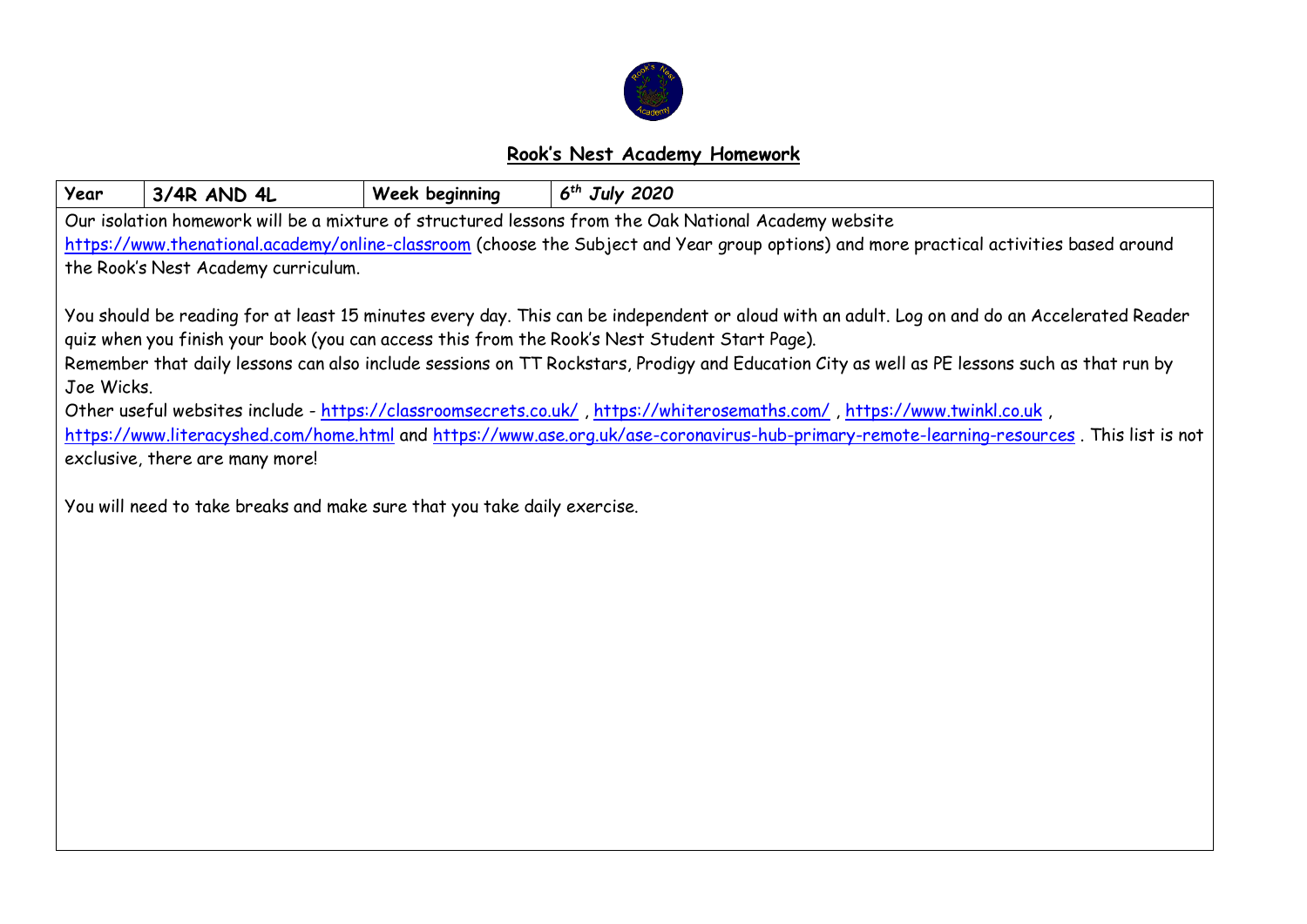|           | English                                                                                                                                                                      | Mathematics                                                                                                                                                           | Foundation Subjects/Practical activity                                                                                                                                                                                                                                                                                                         |
|-----------|------------------------------------------------------------------------------------------------------------------------------------------------------------------------------|-----------------------------------------------------------------------------------------------------------------------------------------------------------------------|------------------------------------------------------------------------------------------------------------------------------------------------------------------------------------------------------------------------------------------------------------------------------------------------------------------------------------------------|
| Monday    | Year 3<br>https://classroom.then<br>ational.academy/lesson<br>s/reading-<br>comprehension-1011a5<br>Year 4<br>https://classroom.then<br>ational.academy/lesson<br>s/reading- | Year 3<br>https://classroom.thenation<br>al.academy/lessons/develop-<br>an-understanding-of-clocks<br>Year 4<br>https://classroom.thenation<br>al.academy/lessons/to- | Our topic for this half term is Bright Lights and Big Cities.                                                                                                                                                                                                                                                                                  |
|           | comprehension-fact-<br>retrieval-d9fe16                                                                                                                                      | investigate-the-place-value-<br>of-different-number-systems                                                                                                           | Complete the following activities during the course of the week.                                                                                                                                                                                                                                                                               |
| Tuesday   | Year 3<br>https://classroom.then<br>ational.academy/lesson<br>s/reading-<br>comprehension-<br><b>b562b9</b>                                                                  | Year 3<br>https://classroom.thenation<br>al.academy/lessons/tell-the-<br>time-to-5-minute-intervals-<br>on-an-analogue-clock                                          | Saturday 4 <sup>th</sup> July was American Independence Day, all these tasks are<br>linked to the USA<br>Task $1:$ - Can you find the names and capital cities of each of the 50<br>states!                                                                                                                                                    |
|           | Year 4<br>https://classroom.then<br>ational.academy/lesson<br>s/reading-<br>comprehension-<br>inference                                                                      | Year 4<br>https://classroom.thenation<br>al.academy/lessons/to-<br>investigate-roman-numerals-<br>up-to-one-hundred                                                   |                                                                                                                                                                                                                                                                                                                                                |
| Wednesday | Year 3<br>https://classroom.then<br>ational.academy/lesson<br>s/read-the-example-<br>and-identify-the-key-<br>features-12d697                                                | Year 3<br>https://classroom.thenation<br>al.academy/lessons/tell-the-<br>time-to-1-minute-intervals-<br>on-an-analogue-clock-past-<br>the-hour                        | Task 2: Use the internet to help you find out a little bit more about<br>American Independence Day, such as what were they declaring<br>independence from? When did it happen? Why did it happen? Who was<br>involved? Create your own little factfile including all the information you<br>have discovered, plus any other interesting facts. |